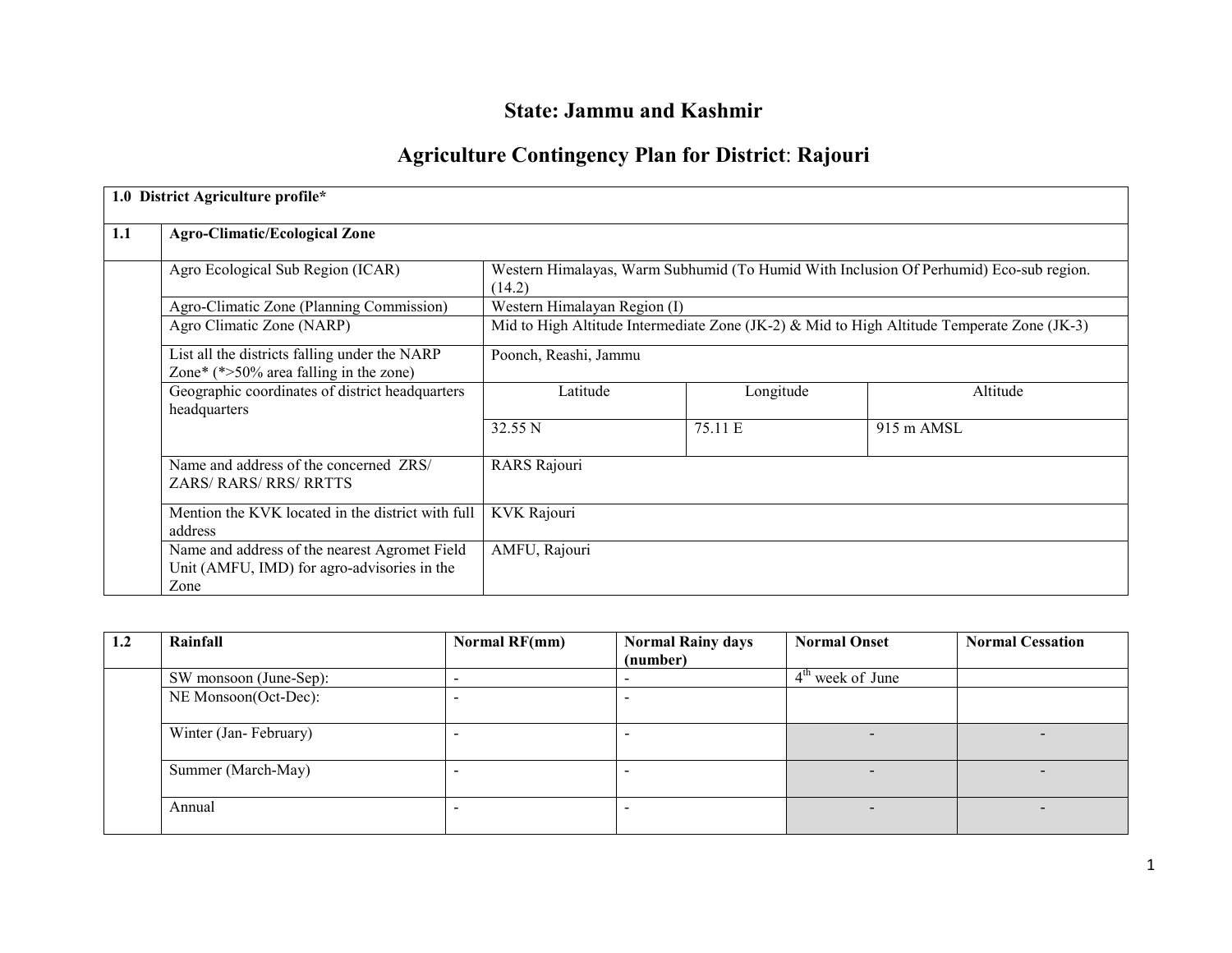| 1.3 | Land use                | Geographical             | Cultivable | Forest | Land under       | Permanent | Cultivable | Land   | Barren and   | Current | Other   |
|-----|-------------------------|--------------------------|------------|--------|------------------|-----------|------------|--------|--------------|---------|---------|
|     | pattern of the          | Area                     | area       | area   | non-             | pastures  | wasteland  | under  | uncultivable | fallows | fallows |
|     | district (latest        |                          |            |        | agricultural use |           |            | Misc.  | land         |         |         |
|     | statistics)             |                          |            |        |                  |           |            | tree   |              |         |         |
|     |                         |                          |            |        |                  |           |            | crops  |              |         |         |
|     |                         |                          |            |        |                  |           |            | and    |              |         |         |
|     |                         |                          |            |        |                  |           |            | groves |              |         |         |
|     | Area $(900 \text{ ha})$ | $\overline{\phantom{0}}$ |            |        |                  |           |            |        |              |         |         |
|     |                         |                          |            |        |                  |           |            |        |              |         |         |

| Major Soils (common names like red<br>sandy loam deep soils (etc)* | Area $(900 \text{ ha})$ ** | Percent (%) of total geographical area |
|--------------------------------------------------------------------|----------------------------|----------------------------------------|
| l Brown red soil                                                   |                            |                                        |
| $\angle$ . Sub mountainous soil                                    |                            |                                        |

 \* mention colour, depth and texture (heavy, light, sandy, loamy, clayey etc) and give vernacular name, if any, in brackets (data source: Soil Resource Maps of NBSS & LUP); \*\* Pl. give the details of the major soils occupying more than 5% of total geographical area. Degree of soil acidity (pH) may also be indicated

| 1.5 | <b>Agricultural land use</b> | Area ('ha) | Cropping intensity $\%$ |
|-----|------------------------------|------------|-------------------------|
|     | Net sown area                | 53638      |                         |
|     | Area sown more than once     | 44821      | 163                     |
|     | Gross cropped area           | 98459      |                         |

| 1.6 | Irrigation                     | Area ('000 ha) |                                                      |  |  |  |  |  |  |
|-----|--------------------------------|----------------|------------------------------------------------------|--|--|--|--|--|--|
|     | Net irrigated area             | 4906           |                                                      |  |  |  |  |  |  |
|     | Gross irrigated area           |                |                                                      |  |  |  |  |  |  |
|     | Rainfed area                   |                |                                                      |  |  |  |  |  |  |
|     | <b>Sources of Irrigation</b>   | Number         | Area ('000 ha)<br>Percentage of total irrigated area |  |  |  |  |  |  |
|     | Canals                         |                | 2776                                                 |  |  |  |  |  |  |
|     | Tanks                          |                |                                                      |  |  |  |  |  |  |
|     | Open wells                     |                | 178                                                  |  |  |  |  |  |  |
|     | Bore wells/ Dug wells          | 3              |                                                      |  |  |  |  |  |  |
|     | Lift irrigation schemes        |                |                                                      |  |  |  |  |  |  |
|     | Micro-irrigation               |                |                                                      |  |  |  |  |  |  |
|     | Other sources (please specify) |                | 1930                                                 |  |  |  |  |  |  |
|     | Total Irrigated Area           |                |                                                      |  |  |  |  |  |  |
|     | Pump sets                      |                |                                                      |  |  |  |  |  |  |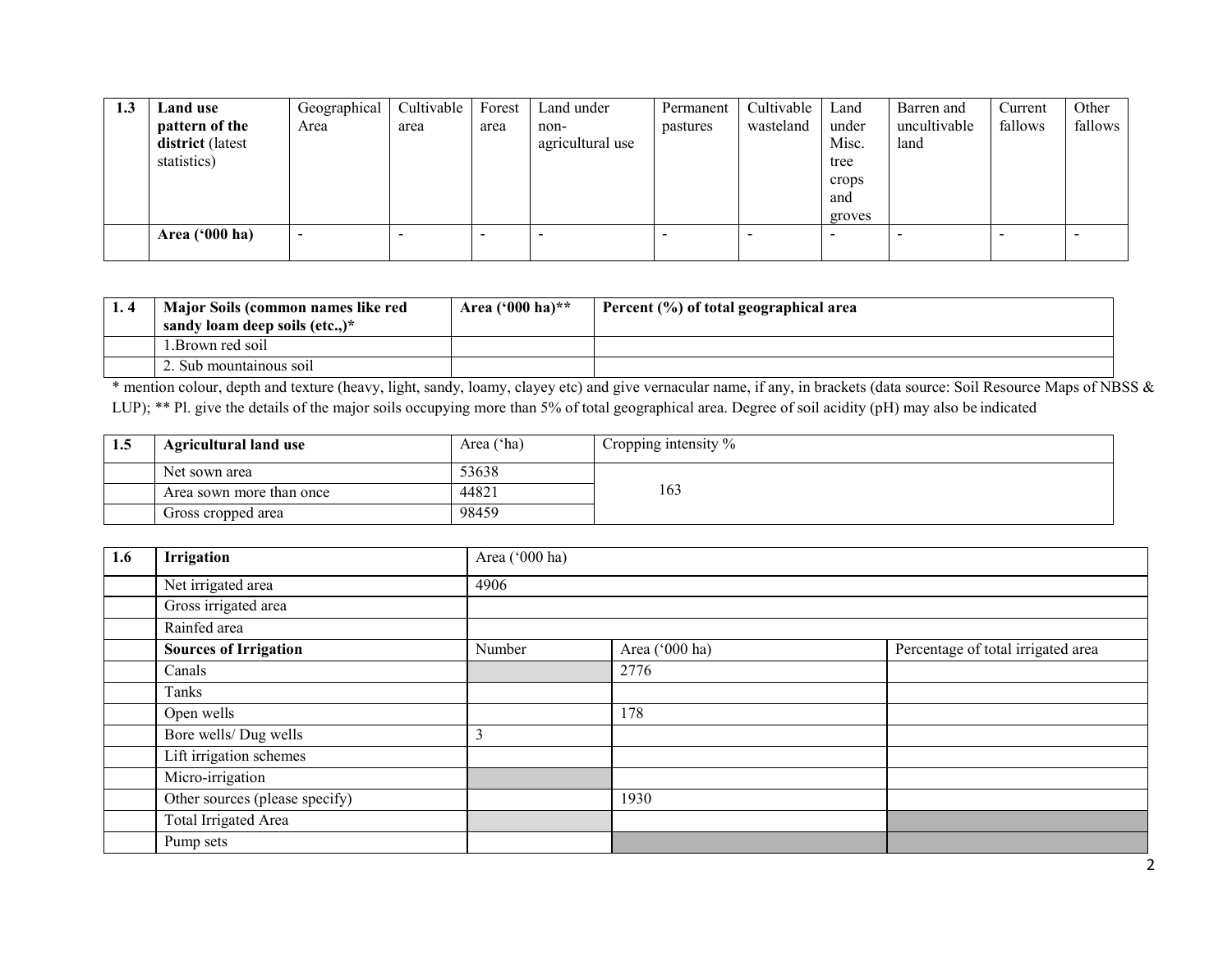| No. of Tractors                                                                                             |                           |             |                                                                                                   |
|-------------------------------------------------------------------------------------------------------------|---------------------------|-------------|---------------------------------------------------------------------------------------------------|
| Groundwater availability and use* (Data<br>source: State/Central Ground water<br><b>Department</b> /Board)  | No. of blocks/<br>Tehsils | $(\%)$ area | Quality of water (specify the problem<br>such as high levels of arsenic, fluoride,<br>saline etc) |
| Over exploited                                                                                              |                           |             |                                                                                                   |
| Critical                                                                                                    |                           |             |                                                                                                   |
| Semi-critical                                                                                               |                           |             |                                                                                                   |
| Safe                                                                                                        |                           |             |                                                                                                   |
| Wastewater availability and use                                                                             |                           |             |                                                                                                   |
| Ground water quality                                                                                        |                           |             |                                                                                                   |
| *over-exploited: groundwater utilization > 100%; critical: 90-100%; semi-critical: 70-90%; safe: $\leq$ 70% |                           |             |                                                                                                   |

### 1.7 Area under major field crops & horticulture

| 1.7 | Major field crops<br>cultivated | Area ('000 ha)   |                |                          |                          |         |                          |                          |                          |  |
|-----|---------------------------------|------------------|----------------|--------------------------|--------------------------|---------|--------------------------|--------------------------|--------------------------|--|
|     |                                 |                  | <b>Kharif</b>  |                          |                          | Rabi    |                          |                          |                          |  |
|     |                                 | <b>Irrigated</b> | Rainfed        | <b>Total</b>             | <b>Irrigated</b>         | Rainfed | <b>Total</b>             | <b>Summer</b>            | Grand<br>total           |  |
|     | Paddy                           | 5.291            | $\blacksquare$ | $\overline{\phantom{a}}$ | $\overline{\phantom{a}}$ | $\sim$  | $\overline{\phantom{a}}$ | $\overline{\phantom{a}}$ | $\overline{\phantom{a}}$ |  |
|     | Maize                           | $\blacksquare$   | $\sim$         | $\sim$                   | $\sim$                   | 46.643  | $\blacksquare$           | $\sim$                   | $\blacksquare$           |  |
|     | Wheat                           | $\blacksquare$   | $\sim$         | $\blacksquare$           | $\sim$                   | 45.306  | $\blacksquare$           | $\sim$                   | $\sim$                   |  |
|     | Millets                         | $\blacksquare$   | $\sim$         | $\blacksquare$           | $\sim$                   | 0.602   | $\blacksquare$           | $\sim$                   | $\sim$                   |  |
|     | Pulses                          | $\blacksquare$   | $\sim$         | $\blacksquare$           | $\sim$                   | 0.321   | $\blacksquare$           | $\sim$                   | $\sim$                   |  |
|     |                                 | $\blacksquare$   | $\sim$         | $\blacksquare$           | $\overline{\phantom{a}}$ |         | $\blacksquare$           | $\sim$                   | $\sim$                   |  |

| $\alpha$<br>- 77<br>A MC<br>- ലഹ⊷<br>ha)<br>eron,<br>`WW<br>,,,, |  |
|------------------------------------------------------------------|--|
|------------------------------------------------------------------|--|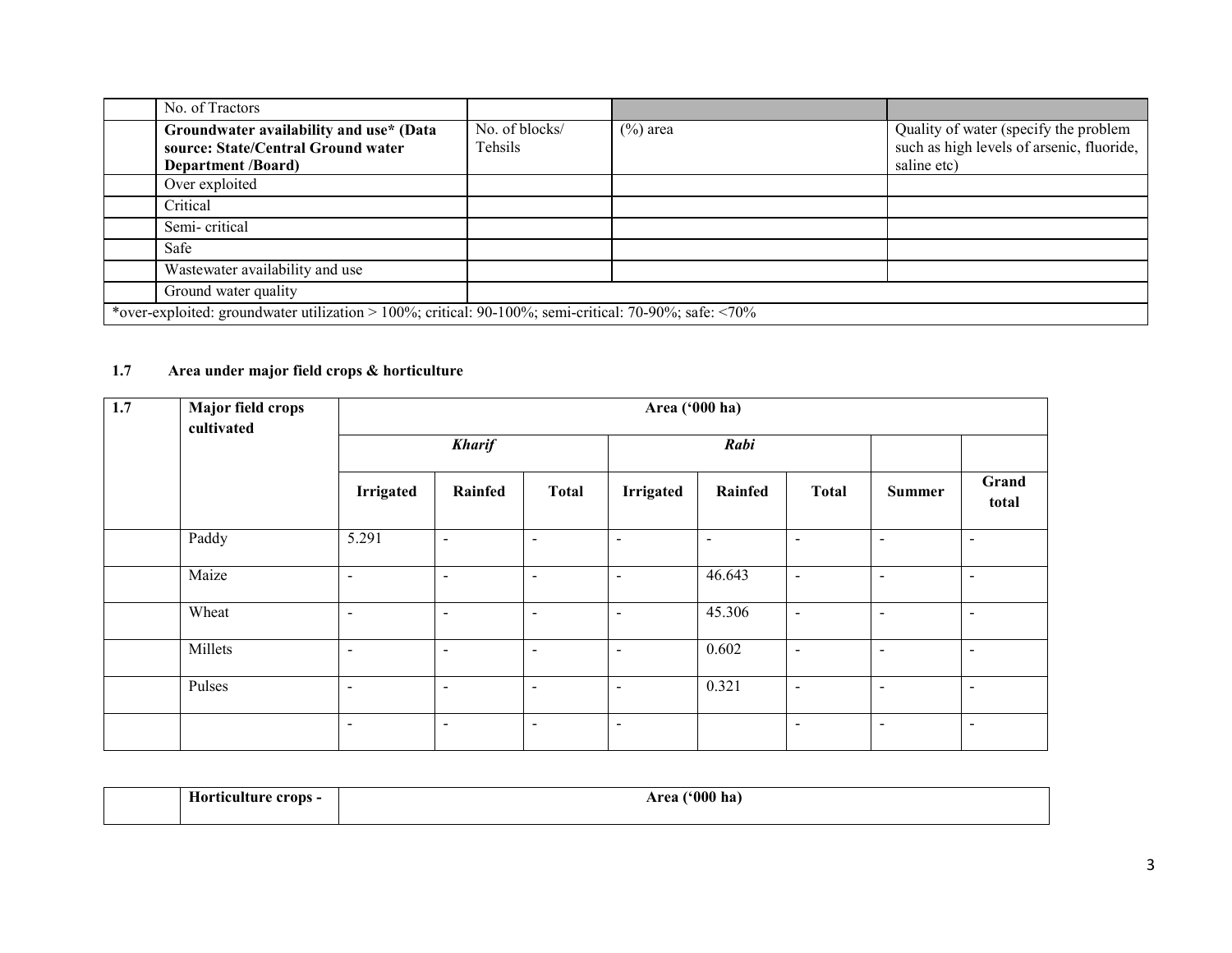| Fruits                                                                                                                                               | <b>Total</b>             | <b>Irrigated</b> | Rainfed    |
|------------------------------------------------------------------------------------------------------------------------------------------------------|--------------------------|------------------|------------|
| Apple                                                                                                                                                |                          |                  | 1160.90 ha |
| Pear                                                                                                                                                 | $\overline{\phantom{0}}$ | $\sim$           | 1344.60 ha |
| <b>Apricot</b>                                                                                                                                       | $\blacksquare$           | $\blacksquare$   | 299.80 ha  |
| <b>Citrus</b>                                                                                                                                        | $\blacksquare$           |                  | 3375.20 ha |
| <b>Mango</b>                                                                                                                                         | $\blacksquare$           | $\blacksquare$   | 391.10 ha  |
| Horticulture crops -<br><b>Vegetables</b>                                                                                                            | $\blacksquare$           |                  |            |
| <b>Medicinal and</b><br>Aromatic crops                                                                                                               |                          |                  |            |
| <b>Plantation crops</b>                                                                                                                              | $\blacksquare$           | $\blacksquare$   |            |
| <b>Fodder crops</b>                                                                                                                                  | $\blacksquare$           | $\blacksquare$   |            |
| <b>Total fodder crop</b><br>area                                                                                                                     | $\overline{\phantom{a}}$ |                  |            |
| Grazing land,<br>reserve areas etc                                                                                                                   | 3995 ha                  |                  |            |
| Availability of<br>unconventional<br>feeds/by products<br>eg., breweries waste,<br>food processing,<br>fermented feeds<br>bamboo shoots, fish<br>etc |                          |                  |            |
| Sericulture etc<br>Other agro<br>enterprises                                                                                                         |                          |                  |            |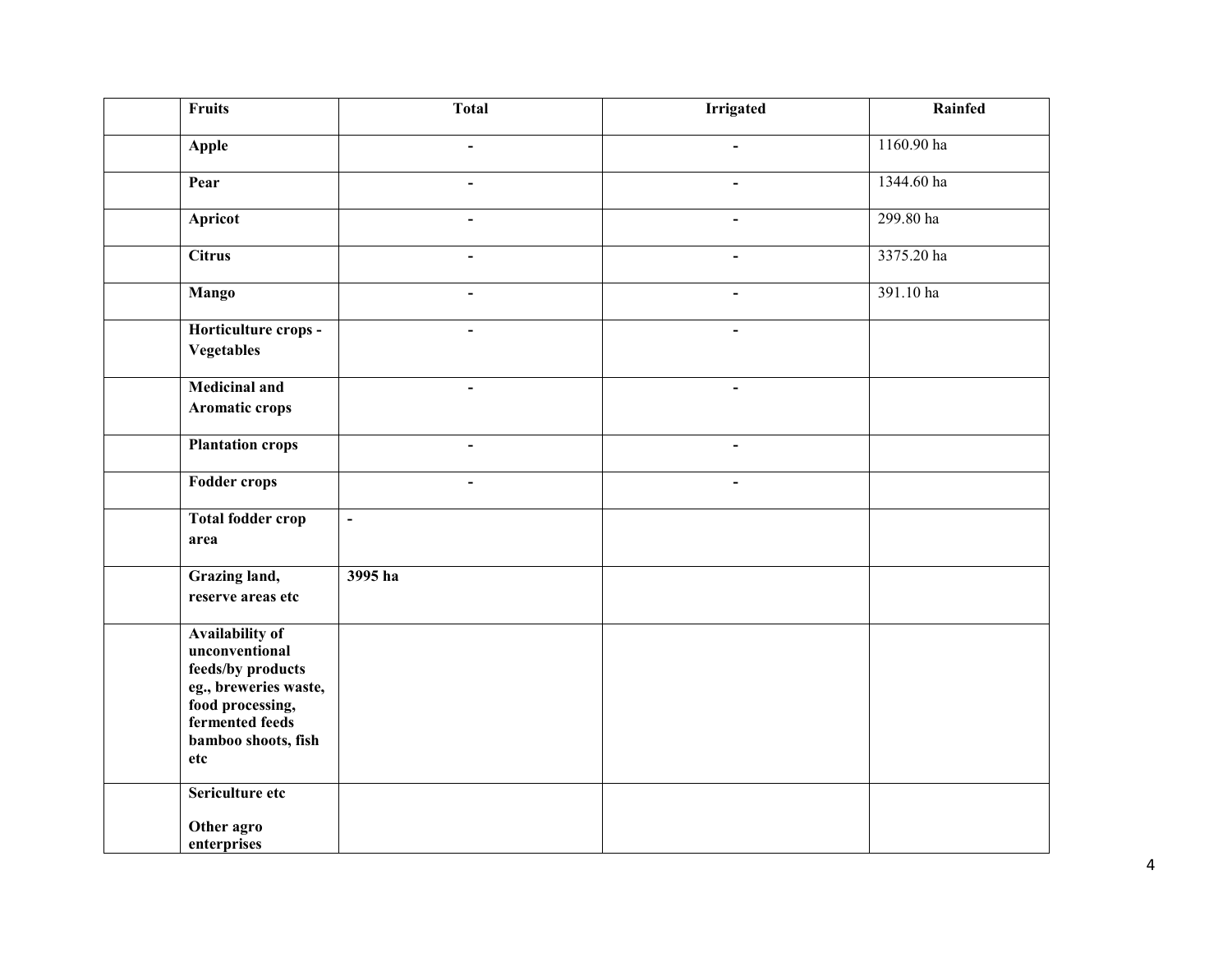| (mushroom<br>cultivation etc<br>specify) |  |  |
|------------------------------------------|--|--|
| Others (specify)                         |  |  |

| 1.8  | Livestock                                        |                        | Male ('lakhs)  |              |                           | Female (lakhs)                           |             |                                                        | <b>Total (lakhs)</b>              |
|------|--------------------------------------------------|------------------------|----------------|--------------|---------------------------|------------------------------------------|-------------|--------------------------------------------------------|-----------------------------------|
|      | Indigenous cattle                                |                        | 0.660          |              | 0.970                     |                                          |             | 1.950                                                  |                                   |
|      | Improved / Crossbred cattle                      |                        |                |              |                           |                                          |             |                                                        |                                   |
|      | Buffaloes (local low yielding)                   |                        | 0.190          |              | 1.430                     |                                          |             | 1.660                                                  |                                   |
|      | <b>Improved Buffaloes</b><br>$\mathbf{r}$        |                        |                |              |                           |                                          |             |                                                        |                                   |
|      | Goat                                             |                        | $\blacksquare$ |              | $\blacksquare$            |                                          |             | 1.686                                                  |                                   |
|      | Sheep                                            |                        | $\blacksquare$ |              | $\overline{\phantom{a}}$  |                                          |             | 2.559                                                  |                                   |
|      | Pig                                              |                        | $\mathbf{r}$   |              | $\blacksquare$            |                                          |             | 0.003                                                  |                                   |
|      | Mithun                                           |                        | $\overline{a}$ |              | $\mathbf{r}$              |                                          |             | $\overline{a}$                                         |                                   |
|      | Yak                                              |                        | $\mathbf{r}$   |              | $\overline{a}$            |                                          |             | $\mathbf{r}$                                           |                                   |
|      | Others (Horse, mule, donkey etc., specify)       |                        | $\mathbf{r}$   |              | $\overline{a}$            |                                          |             | $0.041$ ; ; 0.012                                      |                                   |
|      | Commercial dairy farms (Number)                  |                        |                |              |                           |                                          |             |                                                        |                                   |
| 1.9  | Poultry                                          |                        | No. of farms   |              | Total No. of birds ('000) |                                          |             |                                                        |                                   |
|      | Commercial                                       |                        | 3.290 lakhs    |              |                           |                                          |             |                                                        |                                   |
|      | Backyard                                         |                        |                |              |                           |                                          |             |                                                        |                                   |
| 1.10 | Fisheries (Data source: Chief Planning Officer)  |                        |                |              |                           |                                          |             |                                                        |                                   |
|      | A. Capture                                       |                        |                |              |                           |                                          |             |                                                        |                                   |
|      | i) Marine (Data Source:<br>Fisheries Department) | No. of fishermen       |                | <b>Boats</b> |                           |                                          | <b>Nets</b> |                                                        | <b>Storage</b><br>facilities (Ice |
|      |                                                  | 566 (registered)       | Mechanized     |              | Non-<br>mechanized        | Mechanized<br>(Trawl nets,<br>Gill nets) |             | Non-mechanized<br>(Shore Seines, Stake &<br>trap nets) | plants etc.)                      |
|      |                                                  |                        |                |              |                           |                                          |             |                                                        |                                   |
|      | ii) Inland (Data Source:                         | No. Farmer owned ponds |                |              | <b>No. of Reservoirs</b>  |                                          |             | No. of village tanks                                   |                                   |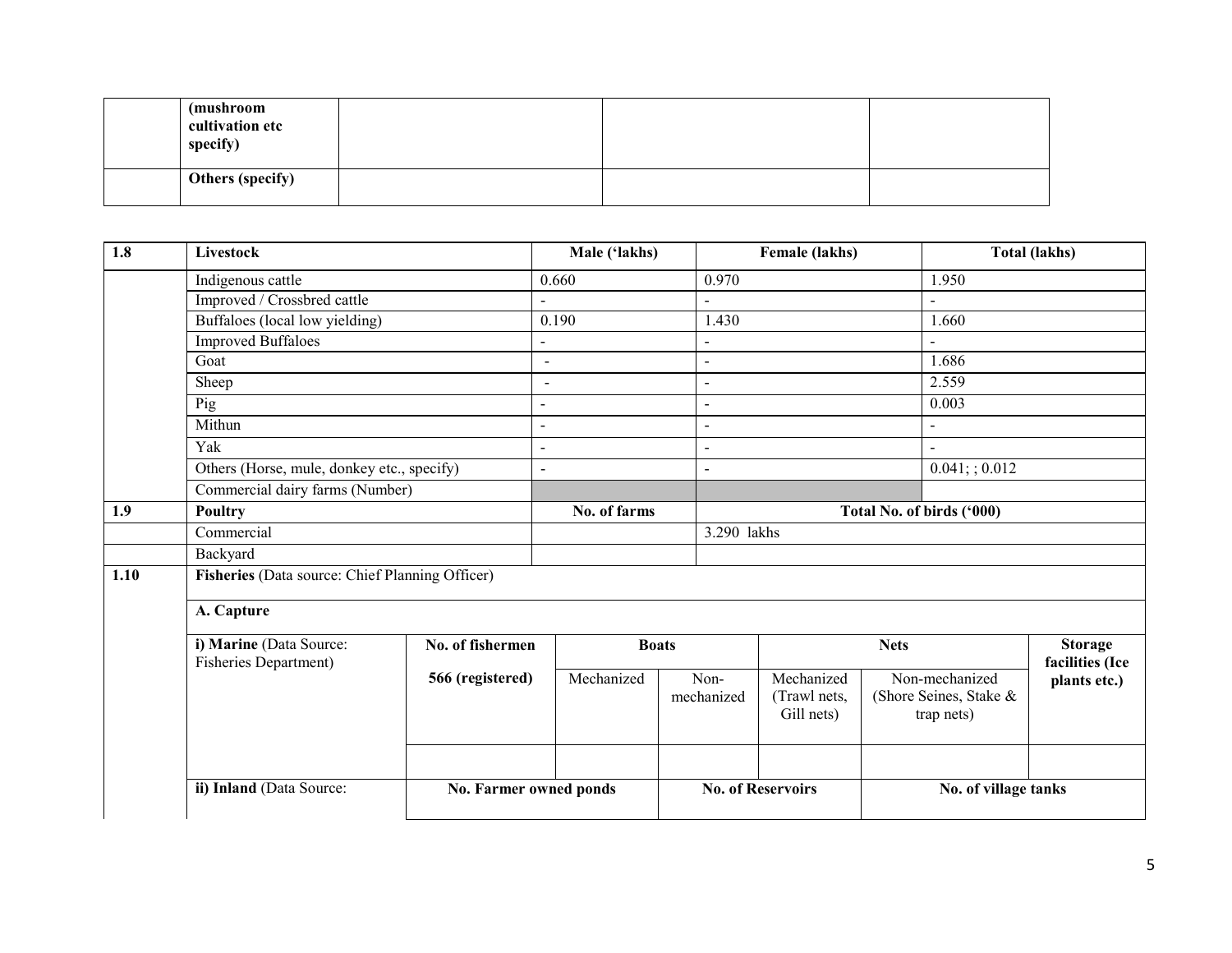| <b>Fisheries Department</b> )                               |                        |              |                               |
|-------------------------------------------------------------|------------------------|--------------|-------------------------------|
| <b>B.</b> Culture                                           |                        |              |                               |
|                                                             | Water Spread Area (ha) | Yield (t/ha) | <b>Production ('000 tons)</b> |
| i) Brackish water (Data Source: MPEDA/Fisheries Department) |                        |              | $4810$ qtls                   |
| ii) Fresh water (Data Source: Fisheries Department)         |                        |              |                               |
| <b>Others</b>                                               |                        |              |                               |

#### 1.11 Production and Productivity of major crops

| 1.11 | Name of crop | <b>Kharif</b>         |                                                                            | Rabi                     |                          | <b>Summer</b>            |                          | <b>Total</b>             |                          | Crop                                   |
|------|--------------|-----------------------|----------------------------------------------------------------------------|--------------------------|--------------------------|--------------------------|--------------------------|--------------------------|--------------------------|----------------------------------------|
|      |              | Production<br>(000 t) | Productivity<br>(kg/ha)                                                    | Production<br>(000 t)    | Productivity<br>(kg/ha)  | Production<br>(000 t)    | Productivity<br>(kg/ha)  | Production<br>(000 t)    | Productivity<br>(kg/ha)  | residue as<br>fodder<br>(000)<br>tons) |
|      |              |                       | Major Field crops (Crops to be identified based on total acreage)          |                          |                          |                          |                          |                          |                          |                                        |
|      |              |                       |                                                                            |                          |                          |                          |                          |                          |                          |                                        |
|      | Rice         | 63.36                 | 11.97q/ha                                                                  |                          |                          |                          | $\overline{a}$           |                          |                          |                                        |
|      | Maize        | 845.37                | $18.12$ q/ha                                                               | $\overline{\phantom{a}}$ | $\overline{\phantom{a}}$ | $\overline{\phantom{a}}$ | $\,$                     | $\overline{\phantom{0}}$ | $\overline{\phantom{a}}$ | $\,$                                   |
|      | Wheat        | 705.82                | 15.57 q/ha                                                                 | -                        | $\overline{\phantom{0}}$ | $\overline{\phantom{a}}$ |                          |                          | $\overline{\phantom{a}}$ | $\overline{\phantom{0}}$               |
|      | Millets      | 4.05                  |                                                                            | $\overline{\phantom{0}}$ | $\overline{\phantom{a}}$ | $\overline{\phantom{a}}$ | $\overline{\phantom{0}}$ | -                        | $\overline{\phantom{0}}$ | $\overline{\phantom{0}}$               |
|      | Pulses       | l.97                  |                                                                            | $\overline{\phantom{0}}$ | $\overline{\phantom{0}}$ | $\overline{\phantom{a}}$ | ۰                        |                          | $\overline{\phantom{a}}$ | $\,$                                   |
|      |              |                       | Major Horticultural crops (Crops to be identified based on total acreage)- |                          |                          |                          |                          |                          |                          |                                        |

| 1.12 | Sowing window for 5 major<br>field crops<br>(start and end of normal)<br>sowing period) | <b>Maize</b> | Cowpea | Rajmash | Wheat | Rabi oilseed |
|------|-----------------------------------------------------------------------------------------|--------------|--------|---------|-------|--------------|
|      | Kharif-Rainfed                                                                          |              |        |         |       |              |
|      | Kharif-Irrigated                                                                        |              |        |         |       |              |
|      | Rabi-Rainfed                                                                            |              |        |         |       |              |
|      | Rabi-Irrigated                                                                          |              |        |         |       |              |
|      | Summer-irrigated                                                                        |              |        |         |       |              |
|      | Summer-rainfed                                                                          |              |        |         |       |              |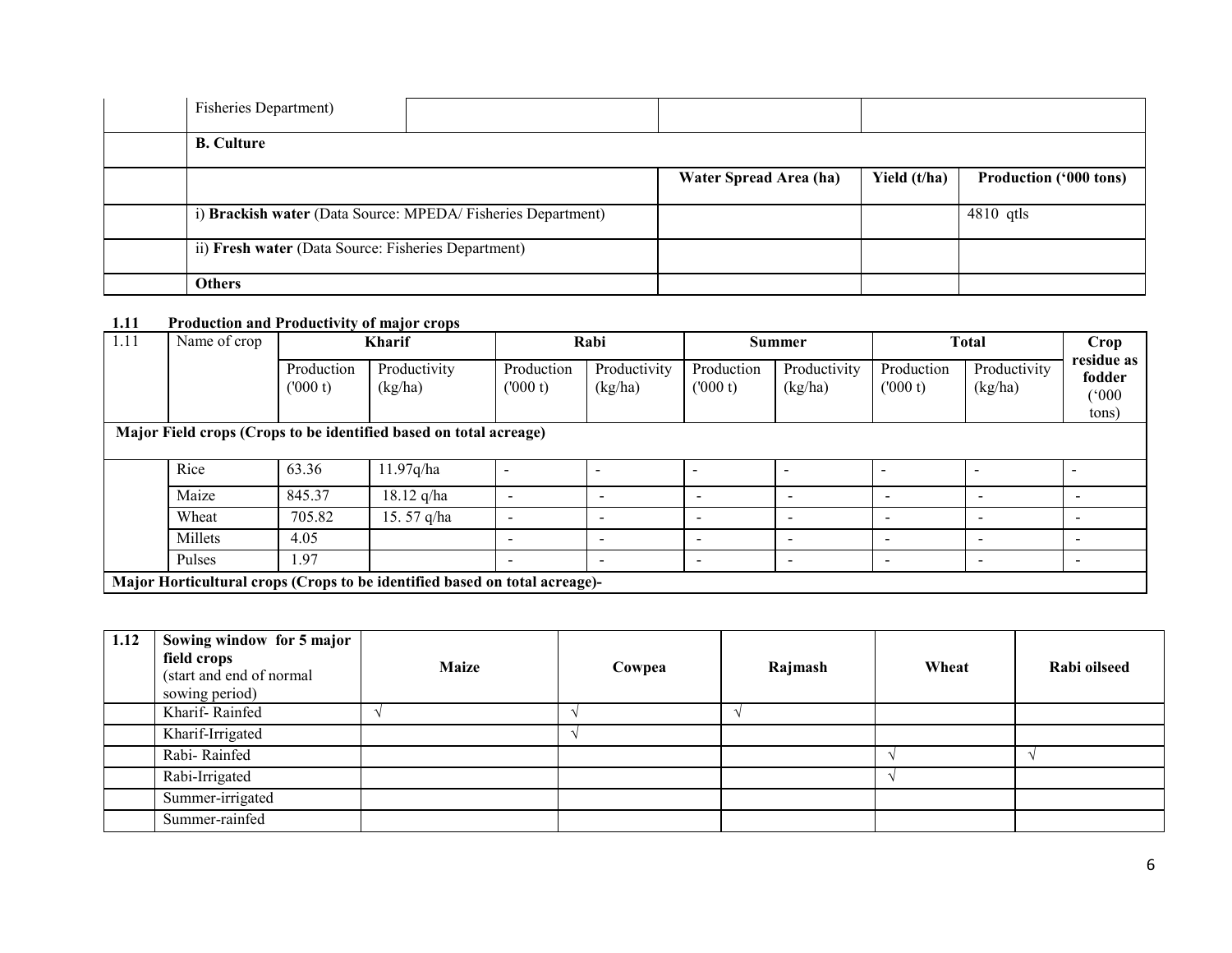| 1.13 | What is the major contingency the district is prone to? (Tick mark) | Regular*      | Occasional | <b>None</b> |
|------|---------------------------------------------------------------------|---------------|------------|-------------|
|      | Drought                                                             |               |            |             |
|      | Flood                                                               |               |            |             |
|      | Cyclone                                                             |               |            |             |
|      | Hail storm                                                          | $\mathcal{N}$ |            |             |
|      | Heat wave                                                           |               |            |             |
|      | Cold wave                                                           |               |            |             |
|      | Frost                                                               | $\mathcal{N}$ |            |             |
|      | Sea water intrusion                                                 |               |            |             |
|      | Snowfall                                                            | $\sqrt{ }$    |            |             |
|      | Landslides                                                          | $\mathbf{v}$  |            |             |
|      | Earthquake                                                          | $\mathcal{N}$ |            |             |
|      | Pests and disease outbreak (specify)                                | $\sqrt{ }$    |            |             |
|      | Others (like fog, cloud bursting etc.)                              | V             |            |             |

\*When contingency occurs in six out of 10 years

| 1.14 | Include Digital maps of<br>the district for | Location map of district within State as Annexure I | Enclosed: Yes |
|------|---------------------------------------------|-----------------------------------------------------|---------------|
|      |                                             | Mean annual rainfall as Annexure 2                  | Enclosed: No  |
|      |                                             | Soil map as Annexure 3                              | Enclosed: No  |

#### 2.0 Strategies for weather related contingencies

| <b>Drought</b><br>2.1     |                                                                      |                              |                                       |                                                                                                                                                               |                             |  |  |  |
|---------------------------|----------------------------------------------------------------------|------------------------------|---------------------------------------|---------------------------------------------------------------------------------------------------------------------------------------------------------------|-----------------------------|--|--|--|
|                           | 2.1.1 Rainfed situation (RAJOURI)                                    |                              |                                       |                                                                                                                                                               |                             |  |  |  |
|                           |                                                                      |                              |                                       | Under Temperate region sowing of Normal Kharif crops starts in 1 <sup>st</sup> Week of April with melting of ice received during winter season (Dec. to Feb.) |                             |  |  |  |
| Condition                 | <b>For Temperate Region</b><br><b>Suggested Contingency measures</b> |                              |                                       |                                                                                                                                                               |                             |  |  |  |
| <b>Early season</b>       | Major                                                                | Normal Crop/                 | Change in crop / cropping             | <b>Agronomic measures</b>                                                                                                                                     | <b>Remarks</b> on           |  |  |  |
| drought (delayed          | Farming                                                              | Cropping system <sup>b</sup> | system <sup>c</sup> including variety |                                                                                                                                                               | Implementation <sup>e</sup> |  |  |  |
| onset)                    | situation <sup>a</sup>                                               |                              |                                       |                                                                                                                                                               |                             |  |  |  |
| Delay by 2 weeks          | Low rainfall                                                         | Maize-potato                 | <b>Maize:</b><br>Hybrid:<br>Kanchan-  | Use $35-40$ kg seed /ha                                                                                                                                       |                             |  |  |  |
| $15th$ to 30 April        | Sandy loam                                                           |                              | 517, Pro-agro-4794,                   | • Ploughing/Ridges and furrow//sowing                                                                                                                         |                             |  |  |  |
| $16^{th}$ & $17^{th}$ SMW | clay                                                                 |                              | Composite:C2,C6, Him-123              | should be done across the slope to                                                                                                                            |                             |  |  |  |
|                           | (Entisols)                                                           |                              |                                       | conserve moisture                                                                                                                                             |                             |  |  |  |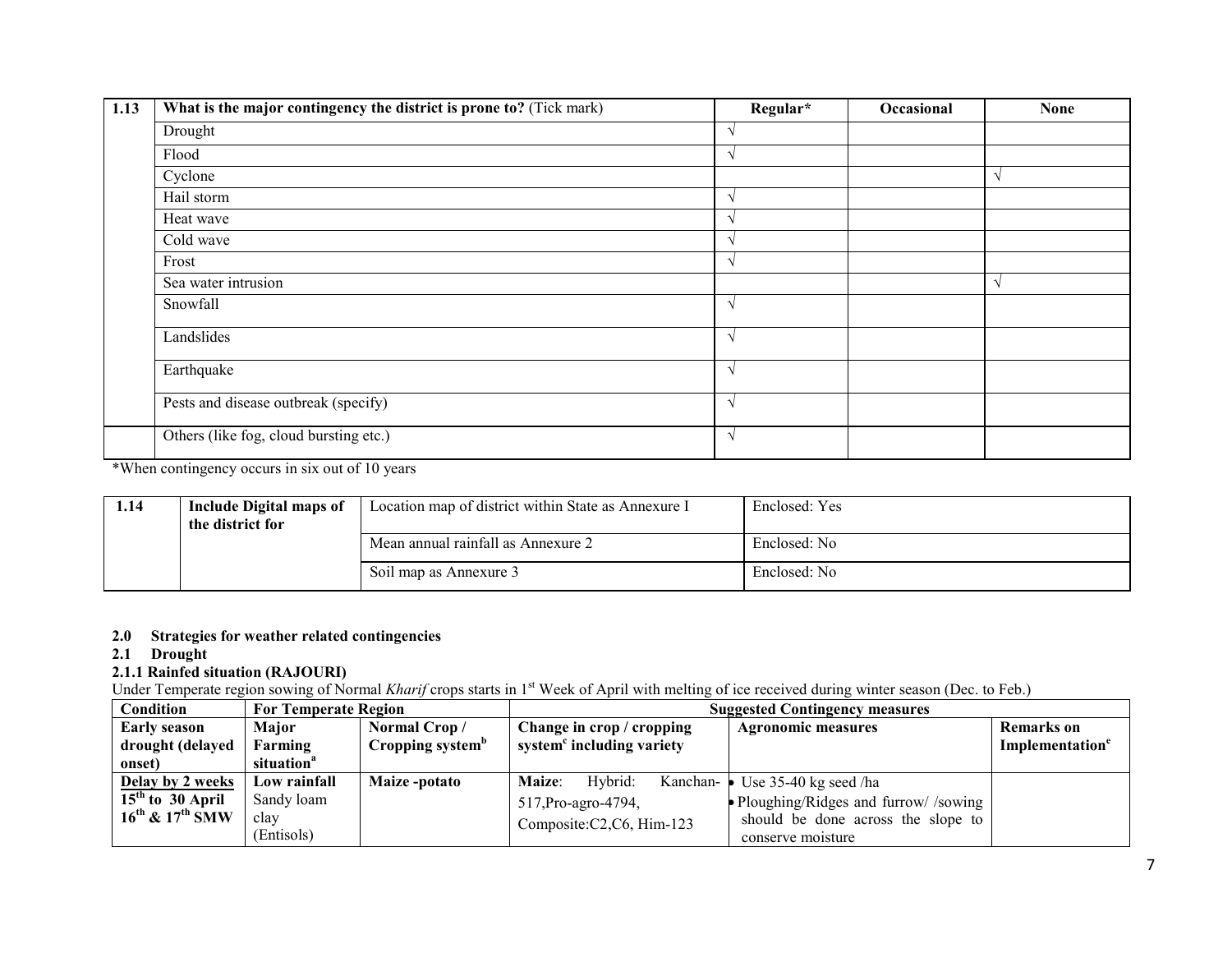|                                                                                    |                                                                                | Rajmash<br>$(Local)$ -                                                                 | Maize $+$ Rajmash (Local)                                                                               | For achieving the optimum plant                                                                                                                                                                                                                                                                                                                                        |                                     |
|------------------------------------------------------------------------------------|--------------------------------------------------------------------------------|----------------------------------------------------------------------------------------|---------------------------------------------------------------------------------------------------------|------------------------------------------------------------------------------------------------------------------------------------------------------------------------------------------------------------------------------------------------------------------------------------------------------------------------------------------------------------------------|-------------------------------------|
|                                                                                    | Temperate<br><b>Region</b>                                                     | wheat<br>Intercropping<br>Maize + Rajmash<br>Rice - wheat                              | Maize (C-15, REHMAT, Local<br>$tall$ ) + Rajmash (Local)in the<br>ratio 8:1                             | population in crust prone<br>areas,<br>amendments like Branker leaves,<br>FYM, Cowpea straw of 1 cm thick<br>layers may be used on the sown rows.                                                                                                                                                                                                                      |                                     |
|                                                                                    |                                                                                |                                                                                        | Rice (K-39, K-448, China-1039,<br>$Giza-14$                                                             | Compartmental bunding is done to<br>conserve the water                                                                                                                                                                                                                                                                                                                 |                                     |
| <b>Mid Season</b><br>drought                                                       | Low rainfall<br>Sandy loam<br>clay<br>(Entisols)<br>Temperate<br><b>Region</b> | No change                                                                              | No change                                                                                               | Conserve soil moisture by laying<br>mulches<br>Use foliar application of urea $(3%)$<br>during dry spells before silking<br>Apply life saving irrigation from local<br>river/nallah water                                                                                                                                                                              |                                     |
| Late season<br>drought                                                             |                                                                                | No change                                                                              | Early Sown wheat variety HS-<br>240, PBW-175<br>Mustard var. RLM198 and Pusa<br>Bold                    | If crop stand is poor then use of crop<br>as fodder<br>Sowing of early sown wheat varieties<br>OR Toria/Toria+Gobhi sarson                                                                                                                                                                                                                                             |                                     |
| Delay by 4 weeks<br>$1st$ to $15th$ May<br>18 <sup>th</sup> & 19 <sup>th</sup> SMW | Low rainfall<br>Sandy loam<br>clay<br>(Entisols)                               | No change                                                                              | No change                                                                                               | Ploughing/Ridges and furrow//sowing<br>should be done across the slope to<br>conserve moisture                                                                                                                                                                                                                                                                         |                                     |
| Condition                                                                          | For Intermediate region                                                        |                                                                                        | <b>Suggested Contingency measures</b>                                                                   |                                                                                                                                                                                                                                                                                                                                                                        |                                     |
| <b>Early season</b><br>drought (delayed<br>onset)                                  | Major<br>Farming<br>situation <sup>a</sup>                                     | Normal Crop/<br>Cropping system <sup>b</sup>                                           | Change in crop / cropping<br>system <sup>c</sup> including variety                                      | <b>Agronomic measures</b>                                                                                                                                                                                                                                                                                                                                              | <b>Remarks</b> on<br>Implementation |
| Delay by 2 weeks<br>$1st$ to $15th$ May<br>$18^{th}$ & $19^{th}$ SMW               | Medium<br>rainfall<br>(Alfisols)<br><b>Intermediate</b><br>region              | <b>Maize</b><br>Intercropping<br>Maize + Rajmash<br><b>Kharif pulses</b><br>Moong/mash | Maize var. GS-2, Mansar Vijay<br>Kanchan-517, (local)<br>(local) in the ratio of $8:1$<br>Mash (Uttara) | Sowing of maize done on ridges and<br>furrow and it should be across the<br>slope to conserve maximum moisture<br>in the soil<br>Maize var. Local + Rajmash $\blacktriangleright$ For achieving the optimum plant<br>population in crust prone areas,<br>amendments like Branker leaves,<br>FYM, Cowpea straw of 1 cm thick<br>layers may be used on the sown<br>rows. |                                     |
|                                                                                    |                                                                                | Irrigated rice)                                                                        | Rice (<br>1039                                                                                          | K-39, K-343, China- Compartmental bunding is done to<br>conserve the water<br>Contour sowing may be done against<br>the slope and inter cultivation may                                                                                                                                                                                                                |                                     |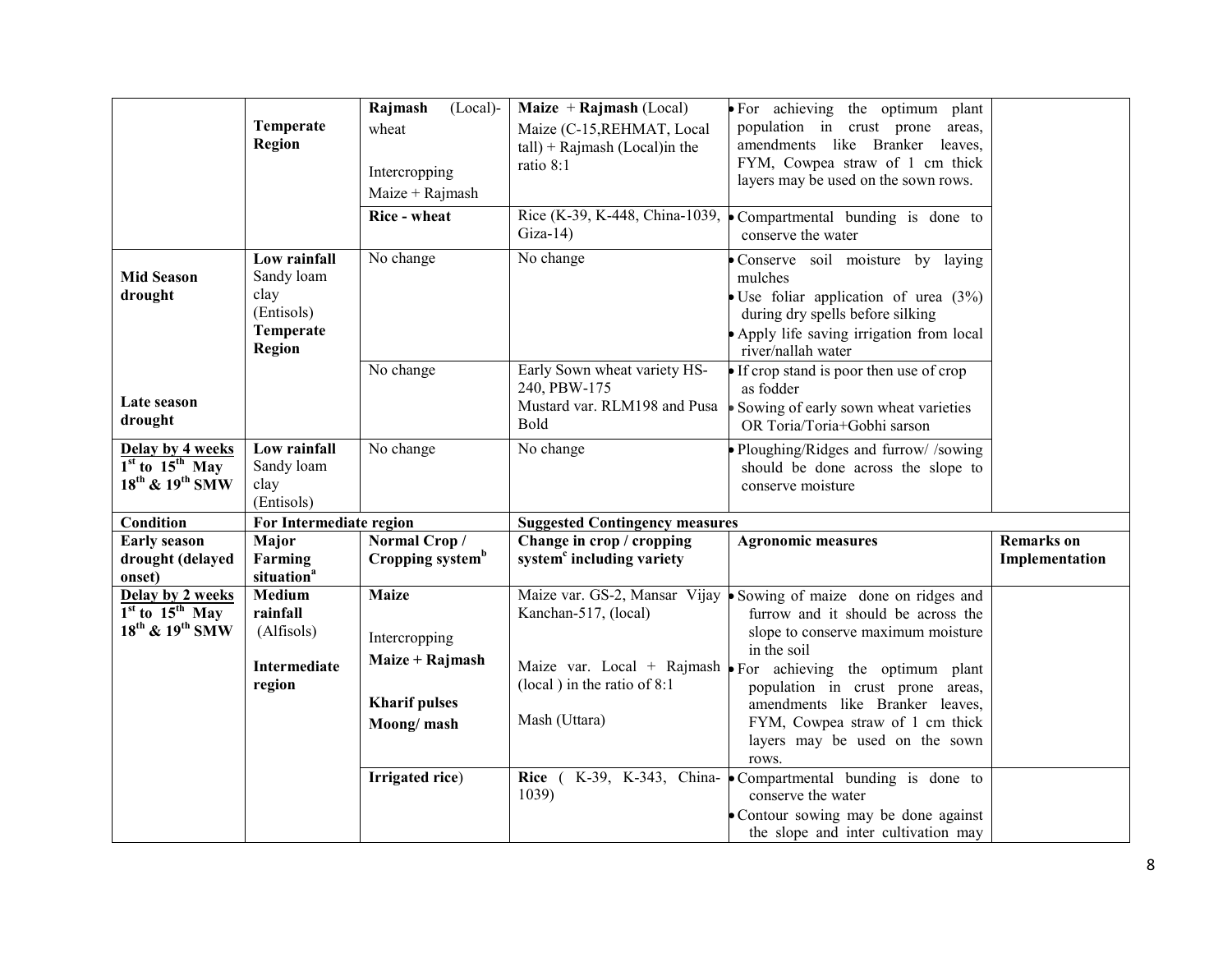|                                         |                                  |                                   |                                                                    | conserve the moisture.<br>be done to                       |                   |
|-----------------------------------------|----------------------------------|-----------------------------------|--------------------------------------------------------------------|------------------------------------------------------------|-------------------|
|                                         |                                  |                                   |                                                                    | · Use local river/ conserved water                         |                   |
| Mid Season                              | No change                        | No change                         | No Change                                                          | Conserve soil moisture by laying                           |                   |
| drought                                 |                                  |                                   |                                                                    | mulches                                                    |                   |
|                                         |                                  |                                   |                                                                    | $\bullet$ Use foliar application of urea (3%)              |                   |
|                                         |                                  |                                   |                                                                    | during dry spells before silking                           |                   |
| Late season                             |                                  |                                   | Early Sown wheat variety HS-                                       | If crop stand is poor then use of crop                     |                   |
| drought                                 |                                  |                                   | 240, PBW-175                                                       | as fodder                                                  |                   |
|                                         |                                  |                                   | Mustard var. RLM198 and Pusa                                       | Sowing of early sown wheat varieties                       |                   |
|                                         |                                  |                                   | <b>Bold</b>                                                        | OR Toria/Toria+Gobhi sarson                                |                   |
| Delay by 4 weeks                        |                                  | Cheena                            | Cheena red                                                         | Sowing of cheena red should be done                        |                   |
| $16^{th}$ to $30^{th}$ May              |                                  |                                   |                                                                    | Sowing of mixed cropping of maize                          |                   |
| $20^{th}$ & $21^{st}$ SMW               |                                  | Mixed fodder                      | $Maize + rajmask + bajra$                                          | and rajmash $+$ bajra for fodder                           |                   |
|                                         |                                  |                                   |                                                                    | purposes done in the area where                            |                   |
|                                         |                                  |                                   |                                                                    | sowing of maize/ rice crop is not done                     |                   |
|                                         |                                  |                                   |                                                                    | timely                                                     |                   |
| Condition                               |                                  |                                   |                                                                    |                                                            |                   |
|                                         | For Sub-Tropical region<br>Major | Normal Crop/                      | <b>Suggested Contingency measures</b><br>Change in crop / cropping |                                                            | <b>Remarks</b> on |
| <b>Early season</b><br>drought (delayed | Farming                          | <b>Cropping system</b>            | system including variety                                           | <b>Agronomic measures</b>                                  | Implementation    |
| onset)                                  | situation                        |                                   |                                                                    |                                                            |                   |
| Delay by 2 weeks                        | Medium                           | $\overline{\text{M}}$ aize -wheat | Maize (C-8, C-5, Mansar)                                           | • Contour sowing may be done against                       |                   |
| $(5^{th}$ to $15^{th}$ July)*           | rainfall                         | Maize-gobi sarson                 | Black gram (Pant U-19)                                             | the slope and inter cultivation may be                     |                   |
| 27 <sup>th</sup> & 28 <sup>th</sup> SMW | <b>Brown red</b>                 | Rice-wheat                        |                                                                    | done to conserve the moisture                              |                   |
|                                         | <b>Yellow sub</b>                | Kharif pulses - rabi              | Sesame(PB Til-1)                                                   | Compartmental bunding is done to                           |                   |
|                                         | mountainous                      | oiseed                            |                                                                    | conserve the water                                         |                   |
|                                         | (Utisols)                        | Sesame – chicpea                  |                                                                    | For achieving the optimum plant                            |                   |
|                                         |                                  |                                   |                                                                    | population in crust prone areas,                           |                   |
|                                         | <b>Sub-Tropical</b>              | Intercropping                     |                                                                    | amendments like Branker leaves,                            |                   |
|                                         | region                           | Maize +                           | Maize: Pulses(2:1)                                                 | FYM, Cowpea straw of 1 cm thick                            |                   |
|                                         |                                  | Moong/mash                        |                                                                    | layers may be used on the sown rows.                       |                   |
|                                         |                                  | Maize+ cowpea                     | Cowpea(C-152, PS-42).                                              |                                                            |                   |
| Mid season                              |                                  | No change                         | No change                                                          | Conserve soil moisture by laying                           |                   |
| drought                                 |                                  |                                   |                                                                    | mulches                                                    |                   |
|                                         |                                  |                                   |                                                                    | · Use local available plant material for                   |                   |
|                                         |                                  |                                   |                                                                    | mulch                                                      |                   |
|                                         |                                  |                                   |                                                                    | Use foliar application of urea $(1\%)$                     |                   |
|                                         |                                  |                                   |                                                                    |                                                            |                   |
|                                         |                                  |                                   |                                                                    |                                                            |                   |
|                                         |                                  |                                   |                                                                    | during dry spells before silking<br>instead of top N dress |                   |